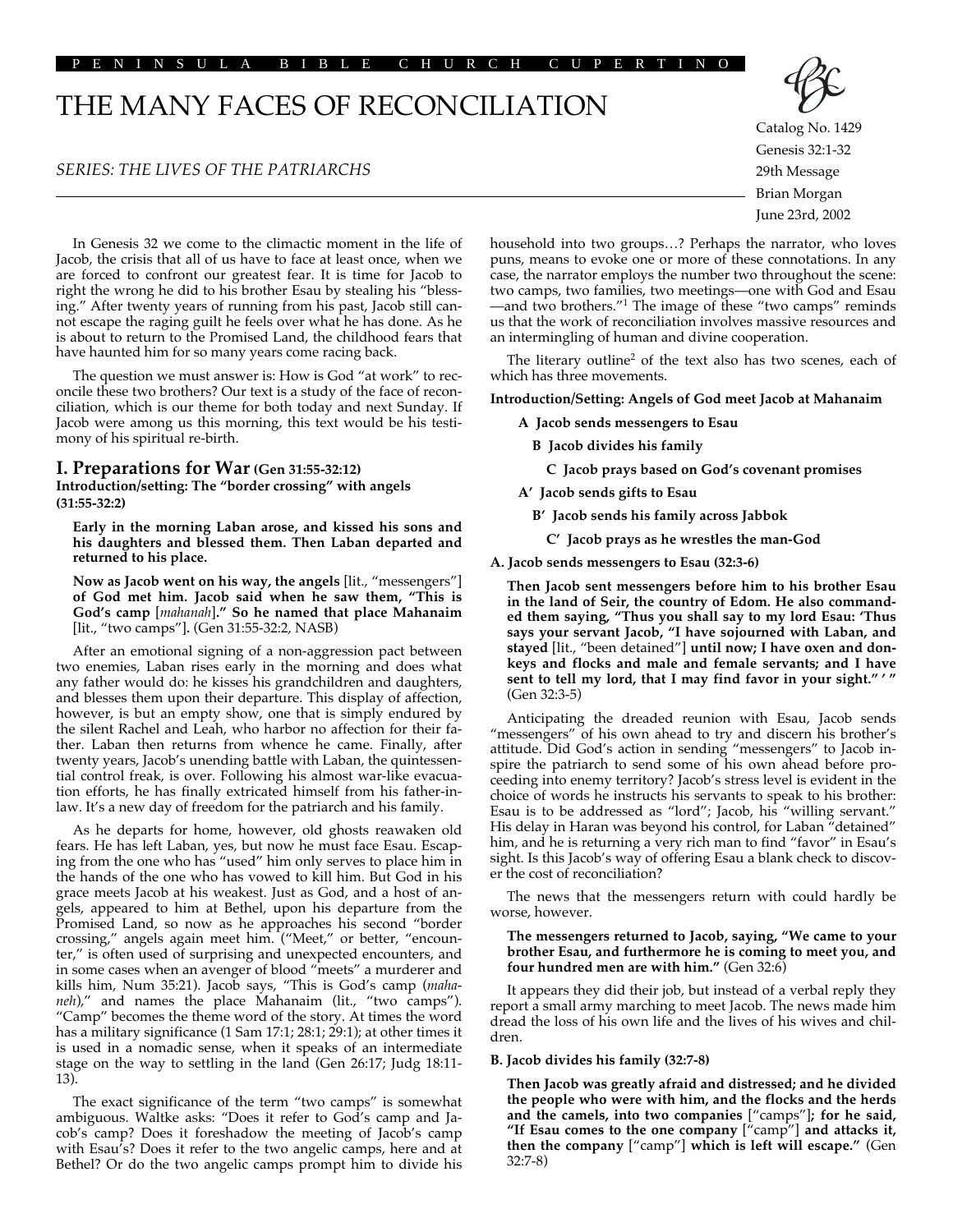Jacob's initial response is to minimize his losses by dividing his family and possessions into two "camps." He reasons that if half his family is killed, at least the other half will survive. Now, for the first time in the Jacob story, he offers a prayer of petition to God for his salvation. The manipulator is out of options; his only recourse is to prayer.

#### **C. Jacob prays, based on God's covenant promises (32:9-12)**

**Jacob said, "O God of my father Abraham and God of my father Isaac, O LORD, who said to me, 'Return to your country and to your relatives, and I will prosper you,' I am unworthy of all the lovingkindness and of all the faithfulness which You have shown to Your servant; for with my staff only I crossed this Jordan, and now I have become two companies** ["camps"]**. Deliver me, I pray, from the hand of my brother, from the hand of Esau; for I fear him, that he will come and attack me and the mothers with the children. For You said, 'I will surely prosper you and make your descendants as the sand of the sea, which is too great to be numbered.' "** (Gen 32:9-12)

Surprisingly, Jacob's first recorded prayer is the longest prayer in Genesis.3 This might suggest that when death is imminent, and all options have been exercised, even manipulators can demonstrate extraordinary faith. It is amazing that what Jacob says here is a model prayer, both in form (it resembles David's penitential psalms) and theology. What an encouragement this is of God's grace to change us!

Jacob bases any hope and confidence for his future not on his clever schemes, but solely on God's elective grace. This, the first real confession from Jacob is coupled with appreciation that all the good he has (note his expression "two camps") is due solely to the goodness of God. And the motive for his deliverance is not his righteousness, but God's mercy (an admission of weakness, "I fear him"), and loyal-love ("You said, 'I will prosper you'"). All self-confidence melts away in this holy moment in Jacob's life. This is typical in the lives of the saints. When people are forced to look death in the eye, there is a purity about their prayers that brings heaven to earth, and permanent change to their souls.

# **II. Jacob's Dark Night of the Soul (Gen 32:13-32)**

## **A. Jacob sends gifts to Esau (32:13-21)**

**So he spent the night there. Then he selected from what he had with him a present** [*minhah*] **for his brother Esau: two hundred female goats and twenty male goats, two hundred ewes and twenty rams, thirty milking camels and their colts, forty cows and ten bulls, twenty female donkeys and ten male donkeys. He delivered them into the hand of his servants, every drove by itself, and said to his servants, "Pass on before me, put a space between droves." He commanded the one in front, saying, "When my brother Esau meets you and asks you, saying, 'To whom do you belong, and where are you going, and to whom do these animals in front of you belong?' then you shall say, 'These belong to your servant Jacob; it is a present** [*minhah*] **sent to my lord Esau. And behold, he also is behind us.'" Then he commanded also the second and the third, and all those who followed the droves, saying, "After this manner you shall speak to Esau when you find him; and you shall say, 'Behold, your servant Jacob also is behind us.' "** (Gen 32:13-20a)

Following his evening prayer, Jacob decides to spend the night at Mahanaim. But before retiring he makes one last effort to appease his brother in anticipation of meeting him face to face. He goes through all the possessions he has acquired over the last six years in order to make a generous offer to his brother. For the first time in his life Jacob is giving instead of grasping. And what a gift he offers! One can only imagine the psychological impact on Esau of these multiple convoys of animals. After each wave arrives there is hardly breathing space for him to take it all in. Then, before he can recover emotionally, another wave of animals comes over the horizon, more numerous and valuable than the preceding one. The staggering numbers in this convoy would be enough to overwhelm a king, to say nothing of a brother. Waltke explains: "A total of 550 animals is a very large gift. In an attempt to appease Esau's anger, Jacob encircles Esau with gifts so he has no place, psychologically speaking, to move."4 Is this Jacob's way of compensating Esau for his loss, by restoring the "blessing" he stole twenty years earlier? His language to Esau later supports this, for when he presents these gifts to his brother, he does not call them a "present" (*minhah*), but a "blessing" (*berakah*, 33:11).

And notice the position of the shepherds. They are to come last in the procession, after the animals. Fokkelman suggests: "By determining the position of his shepherds, Jacobs determines his own position, 'behind you.' Therewith, however, Jacob has betrayed his moral and psychological position in a revealing way. Now that the place has become too hot for him, the man of 'I first!' is eager to come last, to shelter behind the work of other people (who are bringing reconciliation in the shape of a present, who are innocent)."<sup>5</sup>

At the end of his speech (32:20b-21), the narrator spells out Jacob's hopes in black and white.

**For he said, "I will appease him** [lit., "make atonement before his face"] **with the present that goes before me** ["before his face"]**. Then afterward I will see his face; perhaps he will accept me** [lit., "lift up my face"]**." So the present** [*minhah*] **passed on before him** ["before his face"]**, while he himself spent that night in the camp.** (Gen 32:20b-21)

Five times the narrator uses the word face (*panah*) in a play on words to describe Jacob's goal of reconciliation. Jacob sent all these gifts "before his face" so that when he finally sees his brother's "face," he thinks in his heart, "perhaps he will lift up my face." (Thus the title of this message, "The Many Faces of Reconciliation.") With profound simplicity the narrator has painted the complex work of reconciliation with just three related words.<sup>6</sup> *Mahaneh* (camp), meaning the task, takes divine help; *minhah* (gift) implying the need for generous restitution; and finally, *hen* (favor or grace), which the guilty party hopes to receive.

Once the convoy is dispatched, Jacob goes to bed. His unsettled conscience probably allows him very little sleep.

## **B. Jacob sends his family across Jabbok (32:22-23)**

**Now he arose that same night and took his two wives and his two maids and his eleven children, and crossed the ford of the Jabbok. He took them and sent them across the stream. And he sent across whatever he had.** (Gen 32:22-23)

Plagued by fear, Jacob tosses and turns in bed. At last he gets up in the middle of the night and escorts his family across the ford of the Jabbok ("wrestling") with whatever personal possessions he has. The scenery in this area is magnificent. The Jabbok "flows through deeply cut canyons for about 50 miles westward from its source, moving from 1900 feet above sea level to 115 feet below sea level. It flows into the Jordan about 20 miles north of the Dead Sea."7 Ironically, as Jacob is about ready to make the border crossing back into the Promised Land, he returns naked, the same way he left. But this time his nakedness is not due to his father's neglect; it is a statement of his trust in God. He will spend the night alone in the presence of God, with no human props.

What follows is one of the most mysterious scenes in the Bible.

## **C. Jacob prays as he wrestles the man-God (32:24-32)**

**Then Jacob was left alone, and a man wrestled** [lit., "rolling in the dust"] **with him until daybreak. When he saw that he had not prevailed against him, he touched the socket of his thigh; so the socket of Jacob's thigh was dislocated while he wrestled with him. Then he said, "Let me go, for the dawn is breaking." But he said, "I will not let you go unless you**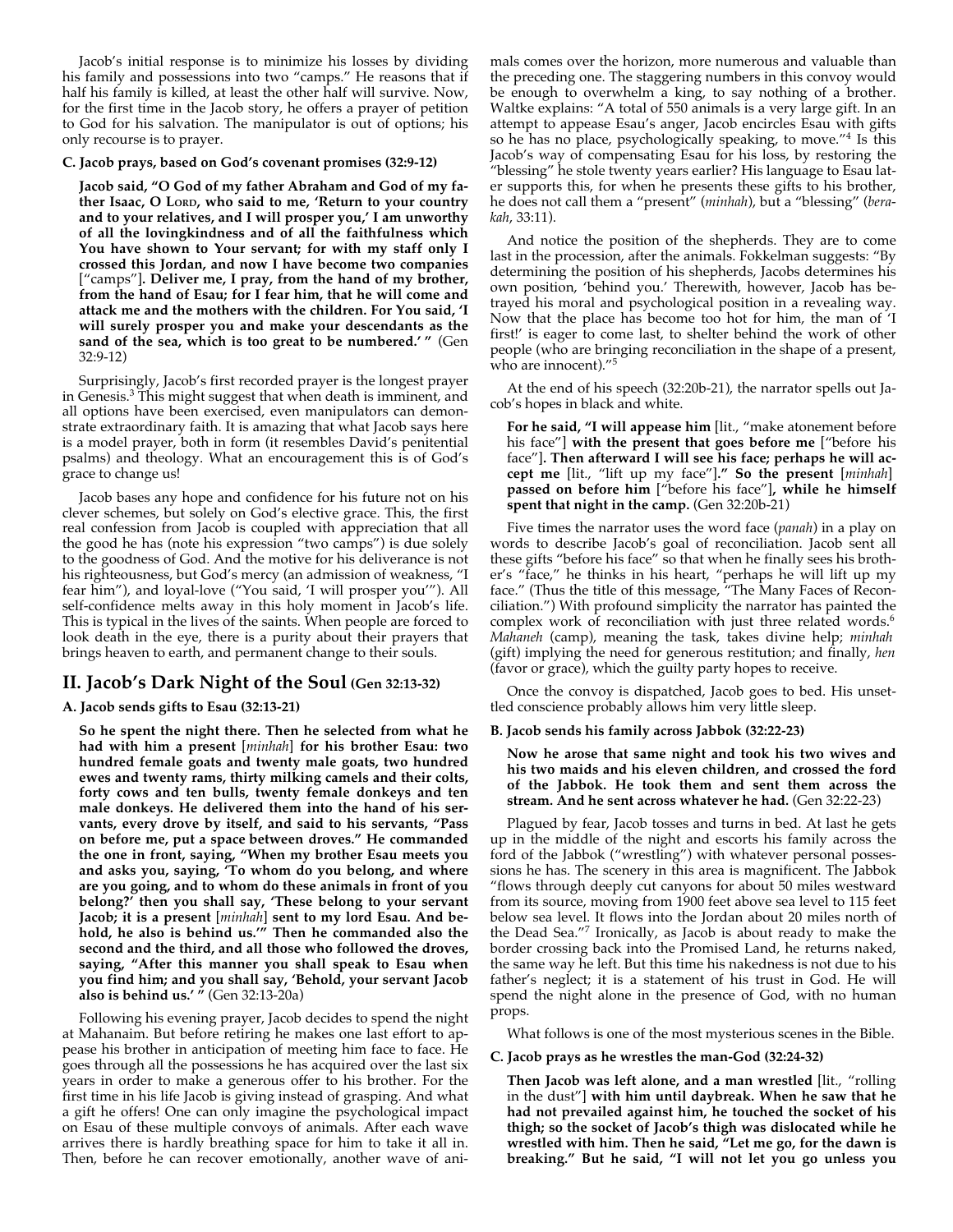## **bless me."** (Gen 32:24-26)

For the first time since Bethel, Jacob goes to sleep alone—but not for long. Soon he is engaged in a fierce "wrestling" (lit., "rolling in the dust") match with an anonymous man. Jacob has been a wrestler his whole life. He wrestled the blessing from a reluctant father and a sensual brother. He wrestled with stones and with barrenness with Rachel. He wrestled with his manipulative father-in-law for property, and with his wives, who wrestled for his love, in the process of childbirth. Wrestling has shaped his journey through life. Now, as Alter explains, "In this culminating moment of his life story, the characterizing image of wrestling is made explicit and literal."8 In fact, as Wenham observes, "The verb 'he struggled' ('*bq*) occurs only here and in v 26, and is clearly a play on the name Yabbok (*ybq*), and probably Jacob too (*y'qb*). So we could paraphrase it 'he Yabboked him' or 'he Jacobed him'!"9

As to the identity of this mysterious man, the narrator metes out his clues sparingly, and over much time. From Jacob's viewpoint, it was a very gradual revelation. First, we learn that the "man" initiated the struggle. Given its intensity (the cloud of dust), and its length ("until daybreak"), we sense that Jacob has met his match. Is this an angry Laban who has returned, not content with their settlement? Is it a vengeful Esau who seizes the opportunity to make a first strike under the cover of night? Or is this a dream in which Jacob is wrestling with an unsettled conscience?

Adding to the mystery, strange things occur throughout the night. Unable to gain the upper hand, the man "touches" Jacob's hip socket, and with a mere "touch" (Alter translates it: "barely touched") dislocates his hip. What magic is this? Undaunted, Jacob will not let go. As dawn begins to break, the man asks Jacob to end the struggle and "to send" him away, leading some Jewish scholars to think this strange man is a "night spirit" who loses his power in the morning, or even Esau's "tutelary spirit" (Sarna). But Jacob doesn't view the man in that light; rather, he asks him to bless him. At this point one might regard the whole episode as a dream, and that in his subconscious, Jacob is wrestling a father who never blessed him "face to face." The absence of a father's blessing can create subconscious longings that surface at times with surprising force. But, lest we think we have solved the man's secret identity, more mystery awaits.

#### **So he said to him, "What is your name?" And he said, "Jacob." He said, "Your name shall no longer be Jacob, but Israel; for you have striven with God and with men and have prevailed."** (Gen 32:27-28)

Now this man locked in Jacob's strong grasp does an amazing thing: He asks Jacob, "What is your name?" It might seem absurd to engage in a fierce battle with someone for several hours and not even know his name, but Jacob is not surprised, and for the first time in the story, he says his name.<sup>10</sup> When he met Rachel by the well, he told her whom his mother and father were, but never mentioned his "name" (29:12). Why? Because saying his own name would be an admission of who he was, "the heel grabber." But now, after a lifetime of struggle, at last he can embrace his own name. This is the climactic moment in Jacob's life, for when he admits who he is, he discovers with whom he has been wrestling all along. Behind the stones, the barrenness, Laban, and competing wives, lay the hand of God attempting to face Jacob with who he was.

Then the man changes the "heel grabber's" name—a privilege granted only to superiors in the ancient world. From this point on Jacob will become Israel (lit., "God fights," or an abbreviated form of "striven with God"), for "you have striven with God and with men and have prevailed." Jacob's entire life has been drastically reoriented. All along he had prevailed through his deceptions and manipulations, but now he prevails by clinging to God. It is important to note the ambiguity and mysterious tension in the name Israel. God is not against passionate "striving"; it is

how we strive and what we strive for that concerns him. Jacob, in contrast to his brother Esau, always strove for the right thing the "blessing." But his method of manipulation and deceit wrought havoc in human relationships at every turn. Finally, after twenty years, with Esau coming over the horizon leading a large army, having no human resources left, Jacob prays in total dependence upon God. In this way of "clinging" rather than "wrestling" in his "striving with God and man" he will now prevail. This is the birth of Israel. It is typical of our own spiritual rebirth, which for some, like Jacob, occurs when we face the fear of losing everything.

## **Then Jacob asked him and said, "Please tell me your name." But he said, "Why is it that you ask my name?" And he blessed him there. So Jacob named the place Peniel, for he said, "I have seen God face to face, yet my life has been preserved."** (Gen 32:29-30)

Now that Jacob has confessed who he is, he returns the favor, asking the man his name (see also Judg 13:17-18; Exod 20:7). But the man will not tell Jacob his name; instead he gives him "the blessing." This is the ultimate moment of revelation in Jacob's life. Now he knows that behind the face of the man was the face of God. Awestruck, he sanctifies the place by naming it Peniel ("the face of God").

## **Now the sun rose upon him just as he crossed over Penuel, and he was limping on his thigh. Therefore, to this day the sons of Israel do not eat the sinew of the hip which is on the socket of the thigh, because he touched the socket of Jacob's thigh in the sinew of the hip.** (Gen 32:31-32)

In the opening words describing this moment, "the sun rose upon him," we sense that this is not just a new day but a new era for the patriarch. The "face to face" confrontation has left its mark on him. Jacob makes his way forward, battle-bruised and limping. At last, this impassioned man of constant action has to slow his pace. It is the picture of calm ecstasy. Was this God's way of taking Jacob's temporary weakness (his fear of death that led to dependent prayer), and permanently etching it into the fabric of his being, through dislocating his hip? God not only answered his prayer on that occasion but, by means of a "severe mercy," so deeply wounded the patriarch, with a perpetual state of weakness, that dependent prayer will be his mainstay for the rest of his life. Fokkelman beautifully captures the magnitude of this "new creation": "The old Adam has been shaken off. 'Jakob' stays behind on one bank of the river. A new man, steeled and marked, Israel, has developed, and he continues the journey on the other bank. The completely renewed, purified relationship with God makes a renewed, authentic relationship with his 'brother' possible."<sup>11</sup>

So profound was this event it was memorialized not only in the place name, but also in Israel's dietary laws, in the restriction on eating the sciatic nerve. At each meal every Jew would be reminded that, "when Jacob became weak in his struggle with God, Israel the victor emerged."12

What can we learn from Jacob's story about the many "faces" of reconciliation?

# **III. The Many "Faces" of Reconciliation**

## **A. The goal of the journey—Reconciliation: To see a brother's "face"**

The long journey from Bethel to Peniel took twenty years. Jacob left a fugitive, fleeing his brother's murderous rage. He tried to outrun his guilt, but found it inescapable. Guilt is a tenacious foe that cannot be eluded either through time or distance. Jacob left the Promised Land because he had wronged his brother; he cannot return without facing him. The thought of that encounter so plagued him with fear that it practically undid him. But in these generous gifts to his brother, he makes his first attempt at reconciliation by compensating for the wrong he caused, and